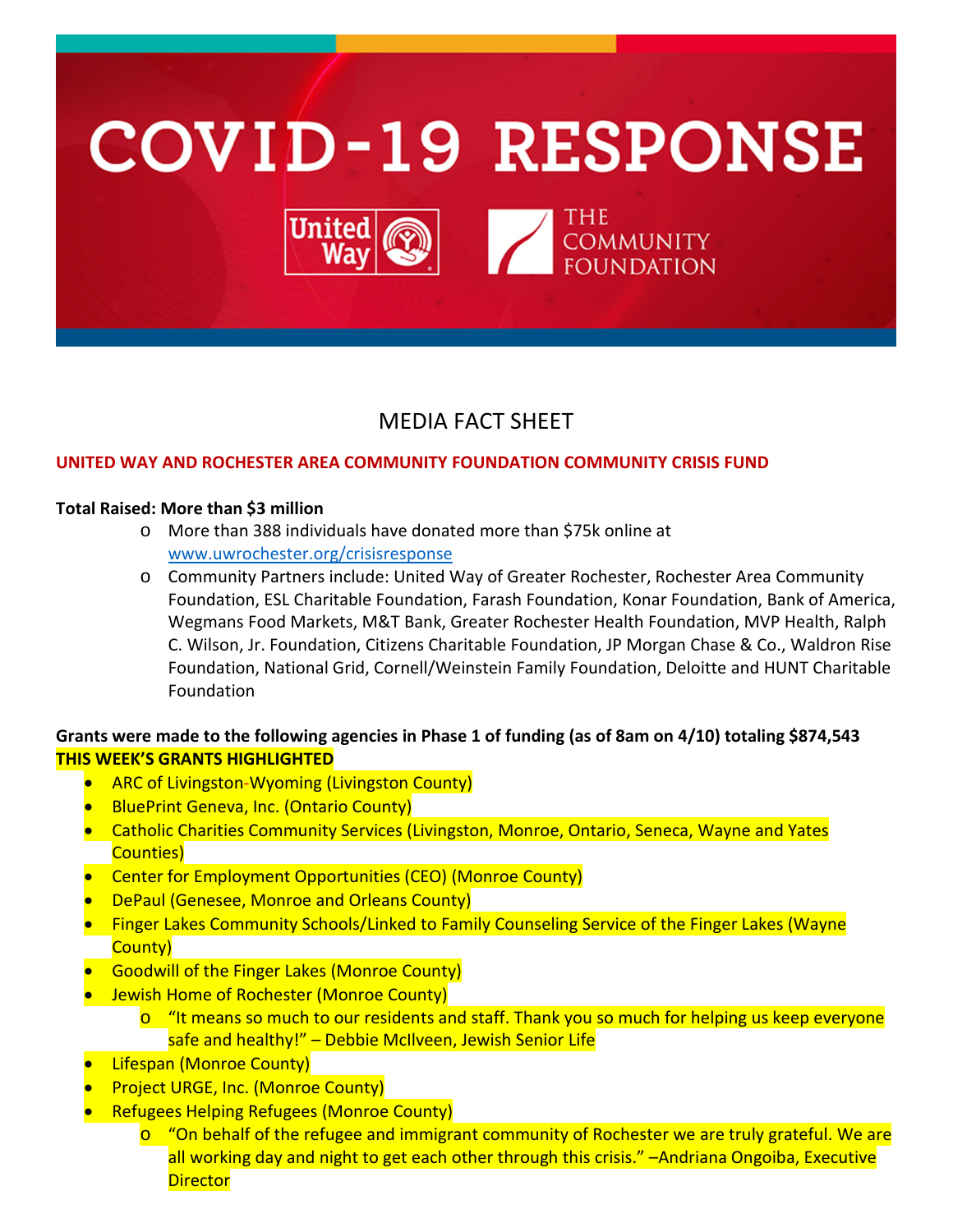- Rural & Migrant Ministry, Inc. (Wayne County)
- Springwater Community Food Pantry (Livingston County)
- Urban League of Rochester (Monroe County)
- YWCA of Greater Rochester (Monroe County)
- Funds used for the purchase of personal protection equipment (PPE) for nonprofit staff
- ARC of Wayne (Wayne County)
- Bridges for Brain Injury (Ontario County)
- Beyond the Sanctuary (Monroe County)
- Boys and Girls Club of Geneva (Ontario County)
- Catholic Charities of Buffalo (Orleans and Genesee Counties)
- Catholic Charities of Livingston County (Livingston County)
- Charles Settlement House (Monroe County)
- Community Hygiene Bank of Concordia Lutheran Church (Monroe County)
- Community Place of Greater Rochester (Monroe County)
- Epilepsy-Pralid (Monroe and Ontario Counties)
- Healthy Baby Network (Monroe County)
- Heritage Christian Services (Monroe County)
- House of Mercy (Monroe County)
- Joint Heirs Kingdom Ministries (Monroe, Ontario and Way Counties)
- Judicial Process Commission (Monroe County)
- Ibero-American-Action League (Monroe County)
- Living Well Mission (Yates County)
- Meals on Wheels (Monroe County)
- Newark Food Closet (Wayne County)
- Pro Action of Steuben and Yates (Yates County)
- Rochester Refugee Resettlement (Monroe County)
- St. Peter's Kitchen (Monroe County)
- Salvation Army (Monroe, Genesee, Livingston, Ontario, Orleans, Seneca, Wayne and Yates Counties)
- Sent By Ravens Food Pantry (Livingston County)
- Trillium Health (Monroe County)
- Veteran's Outreach Center (Monroe, Genesee, Livingston, Ontario, Orleans, Seneca, Wayne and Yates Counties)
- Villa of Hope (Monroe, Genesee, Livingston, Ontario, Orleans, Seneca, Wayne and Yates Counties)
- Volunteers Of America Upstate New York (Monroe County)
- Wayne County Action Program (Wayne County)
- Worker Justice Center of NY (Monroe, Genesee, Livingston, Ontario, Orleans, Seneca, Wayne and Yates counties)

## **MASKMAKERS**

**We anticipate that more than 50,000 homemade masks are needed for nonprofit staff and clients**—and we need the community's help to keep their staff and clients safe and healthy during the COVID-19 pandemic. **In one week we've received requests for more than 12,000 homemade masks/cloth face coverings**. Community members can visit www.uwrochester.org/covidmasks to learn how they can donate homemade masks to be a United Way #MaskMaker.